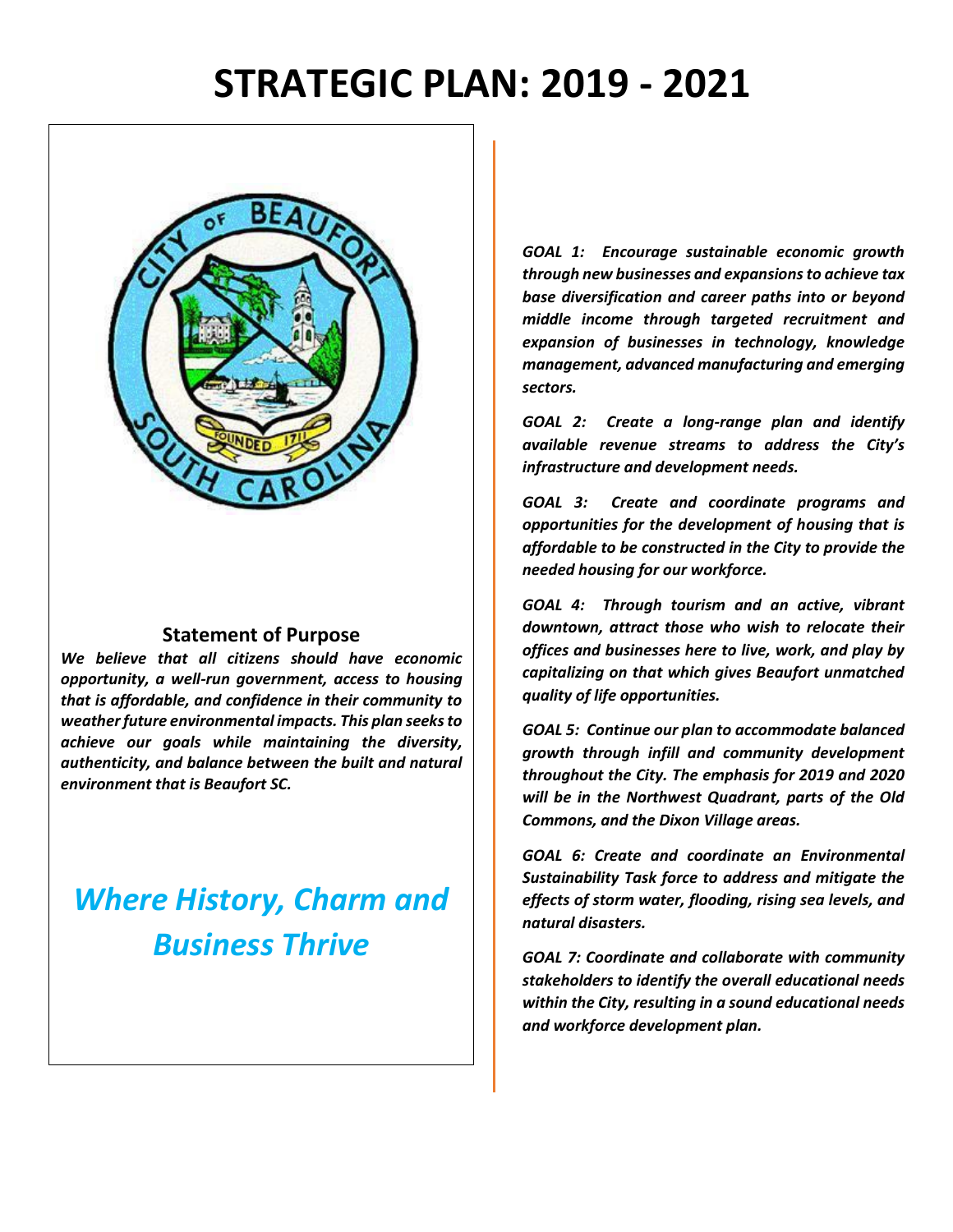#### **Our Values: ·Transparency ·Stewardship ·Respect ·Integrity ·Collaboration ·Resiliency**

**Background:** *As a City, we use our retreat, strategic plan, and budget to provide updates on City activity, to better explain challenges we address, and to set a path forward as we work toward the goals, we have set to enhance this community and preserve our culture and history. We believe we must provide our Citizens with:*

- **LEADERSHIP – through a transparent and well-run government**
- **PUBLIC SAFETY – demonstrated through a welcoming, safe, and active City**
- **ROBUST INFRASTRUCTURE – including storm water management, roads, sidewalks, trails, and parks**
- **ECONOMIC OPPORTUNITIES – providing a vibrant environment for businesses to grow and thrive**
- **FINANCIAL STABILITY – strong fund balances and ratings from credit agencies**
- **PROTECTION OF OUR CULTURE AND ENVIRONMENT – we are a place where families thrive, tourists are welcomed, and students have excellent educational opportunities**

#### **LONG-TERM CONCERNS: 2019/2020 Discussions for Future Planning Work Sessions:**

- 1. Parking needs in the Downtown Public/Private
- 2. Increase diverse career opportunities for early and mid-level professionals
- 3. Move from deferred maintenance to pro-active management for all City assets
- 4. Environmental resilience
- 5. Financial resilience impact fees, local option sales tax, tiff options, bonding needs
- 6. The Lady's Island Plan implementation and coordination
- 7. Rural/Urban/Growth and annexation
- 8. Implications of Reconstruction National Park Service growth
- 9. Parks/Recreation Services changing needs of our citizens
- 10. Regional/Intergovernmental Cooperation
- 11. Work with Human Service organizations to address the "soft" issues facing our community
- 12. Provide opportunities for improved collaboration with businesses and non-profits in the City.

### **ACTION PLANS TO ADDRESS LONG-TERM CONCERNS:**

- A senior staff member will be assigned the tasks of overseeing our environmental resilience planning and management as well as monitoring and reporting on all long-term tasks and oversee Goal 6.
- Council will appoint a task force to oversee Goal 7, Educational needs.
- A Communications Manager will be added to City staff reporting to the City Manager to ensure the City is providing a strong communications program.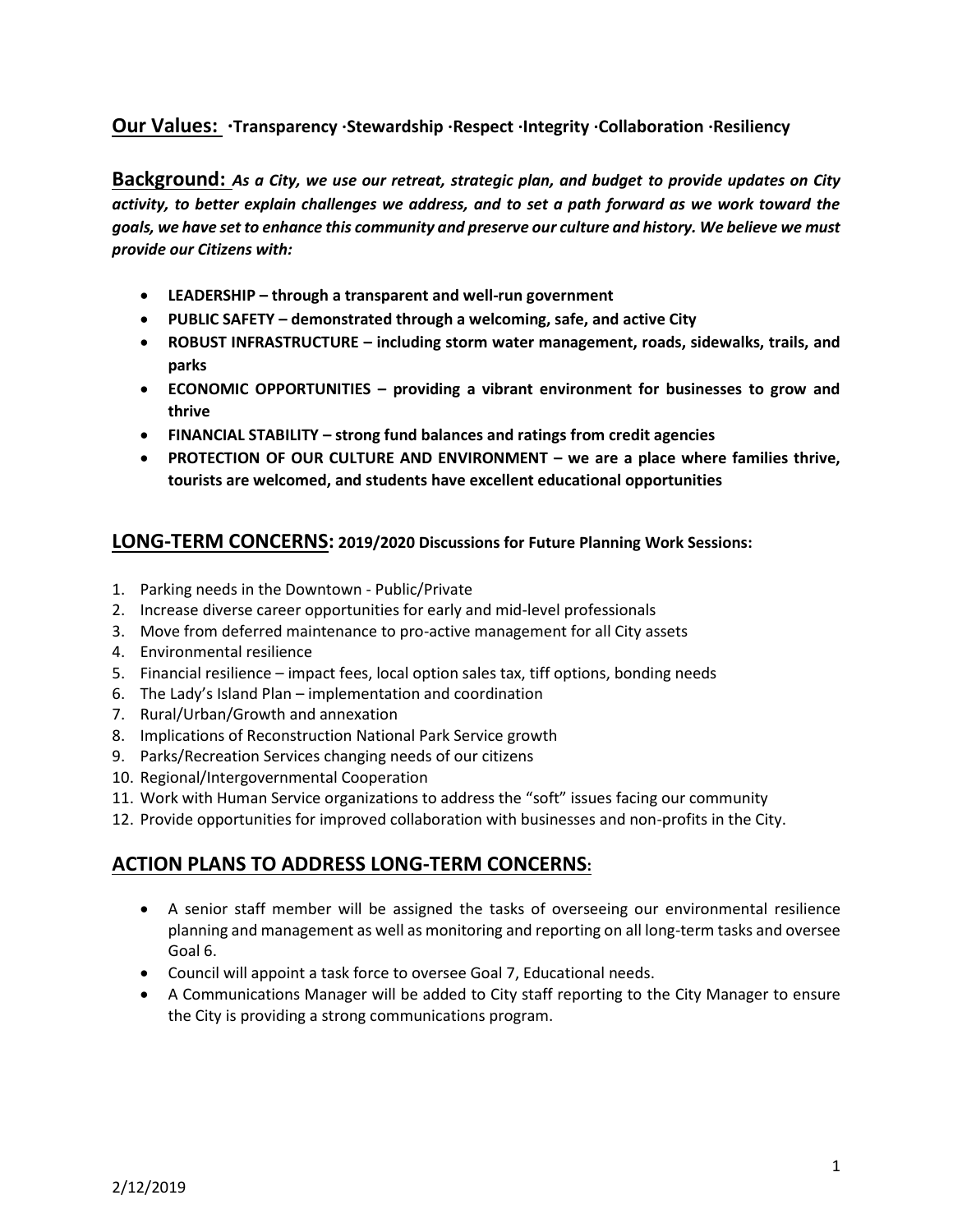**GOAL 1: Encourage sustainable economic growth through new businesses and expansions to achieve tax base diversification and career paths into middle income (defined as \$50,000 annually) through targeted recruitment of businesses in technology, knowledge management, advanced manufacturing and emerging sectors. Lead Parties: Stephen Murray, Bill Prokop Staff Assigned: Linda Roper, David Prichard RATIONALE:** *Increasing the focus on economic development by encouraging sustainable economic growth and partnerships through business workforce development and diversification will create jobs that enable and encourage the private sector to create well-paid, career oriented, positions. Using strategies for infrastructure, maximizing use of appropriate cityowned properties, focusing on promising growth sectors, and expanding desired economic activity will positively impact our tax base and improve revenue for the City.*  **Measures of Success: Target Date:** 1. Four (4) new business startups located in the Beaufort Digital Corridor. 12/31/20 2. 100 new well-paying (\$15-\$20/hour minimum) jobs created in the city. 6/30/20 3. One (1) startup from BDC progressed to larger, in-City location and increased number of employees. 12/31/19 4. Road and infrastructure projects completed in the Commerce Park. 12/31/19 5. Two (2) new businesses recruited into Commerce Park. 6/30/20 6. Encourage USCB Beaufort campus expansions to exceed 300 undergraduate and graduate students. 6/30/21 7. Host one technology industry conference in the City to encourage relocation. 12/31/20 8. Build 50,000 sq. ft. spec building in Commerce Park. 12/31/20 9. Data collection of key economic indicators established for the City. \_\_\_\_\_\_\_\_\_\_\_\_\_\_\_\_\_\_\_\_\_\_\_\_\_\_\_\_\_\_\_\_\_\_\_\_\_\_ 10. Review and update all small business start-up requirements for permits, licenses, fees, and training needs. Goal to have approval within 30 days. 6/30/20 \_\_\_\_\_\_\_\_\_\_\_\_\_\_\_\_\_\_\_ 12/31/19 **Objectives:** 1. Expand collaboration and look for opportunities to support expansion with the University of South Carolina Beaufort and the Technical College of the Low country. 2. Expand collaboration with the business community to identify opportunities for expansion, cooperative programs and new ventures. 3. Develop a marketing scope, leveraging contemporary methods and techniques to market Beaufort as a locality that welcomes technology innovators. 4. Develop a local incentives package (permitting, tax abatement, private incentives from communication/utility companies) targeting startups, business expansion and relocating companies, predominately in the technology, knowledge management, advanced manufacturing and emerging sectors. 5. Continue connecting the Beaufort Digital Corridor with local stakeholders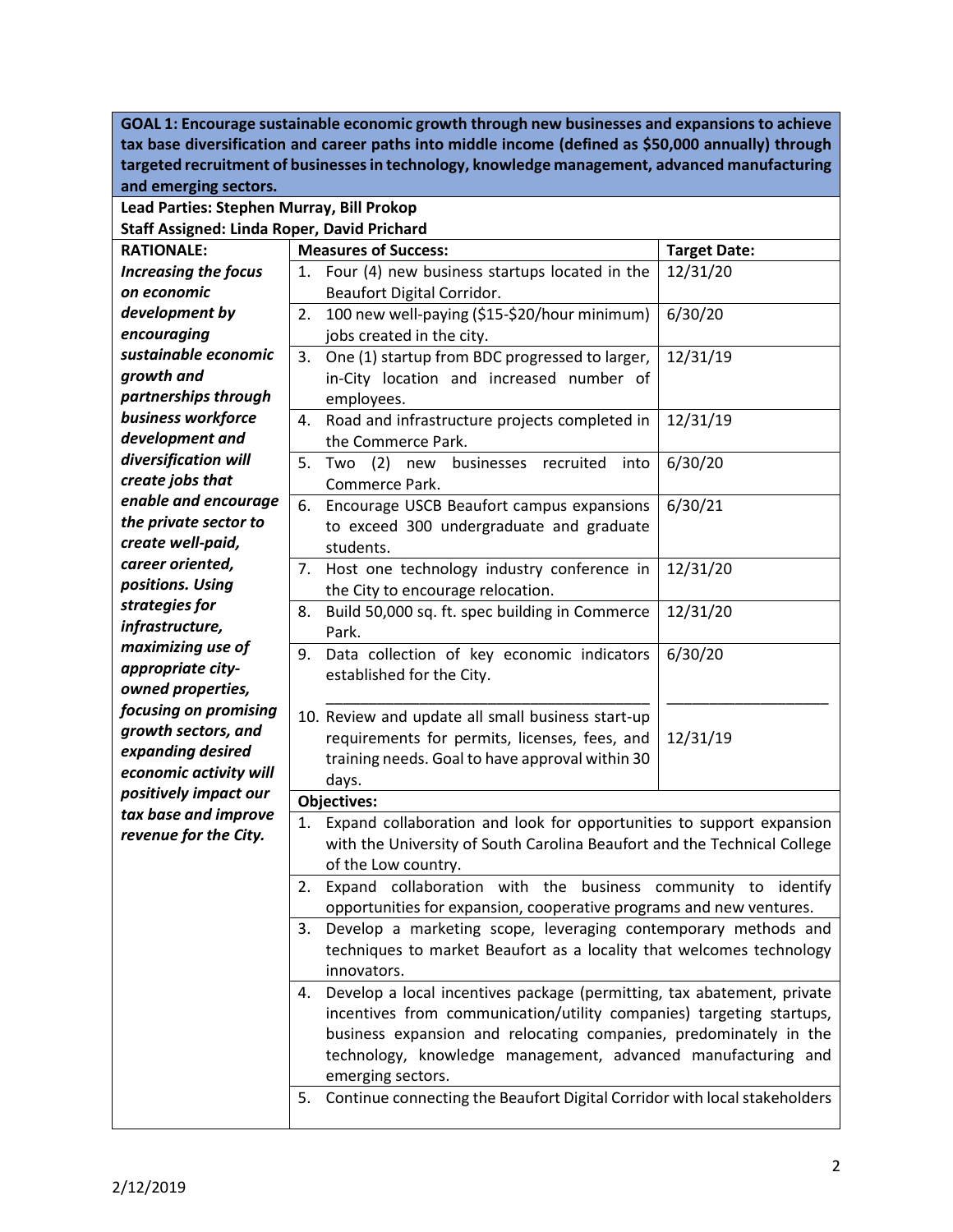|                                                                          |    | Continue support of Code Camp and other educational<br>a.         |
|--------------------------------------------------------------------------|----|-------------------------------------------------------------------|
|                                                                          |    | programs                                                          |
|                                                                          |    | Restructure BDC agreement to more equitable partnership<br>b.     |
|                                                                          |    | 6. Develop 500 Carteret                                           |
|                                                                          |    | a. Consider up-fits to parts of the building not renovated        |
|                                                                          |    | b. Evaluate benefit/cost of "Launchpad" for foreign firms         |
|                                                                          |    | 7. Develop the Commerce Park                                      |
|                                                                          |    | a. Review Palmetto Sites reports and work on recommendations      |
|                                                                          |    | such as covenants, wetlands delineation, etc.                     |
|                                                                          |    | b. Complete fiber loop install                                    |
|                                                                          |    | c. Work with BCEDC and County to build spec building              |
|                                                                          | d. | Re-request tax credit support from SCE&G and others for           |
|                                                                          |    | improvements                                                      |
|                                                                          | e. | Analyze park boundaries and surrounding properties for possible   |
|                                                                          |    | inclusion and/or completion of the park                           |
| 8.                                                                       |    | Target technology and advanced manufacturing sectors (including   |
|                                                                          |    | Aerospace & Automotive) in partnership with the Beaufort County   |
|                                                                          |    | Economic Development Corporation and Southern Carolina Alliance   |
|                                                                          |    | 9. Advantage existing businesses for their commitment to Beaufort |
|                                                                          | а. | Continue to review the permitting process to reduce unnecessary   |
|                                                                          |    | regulatory requirements, when identified                          |
|                                                                          |    | b. Continue to review and implement adding license and permitting |
|                                                                          |    | functions to the City website                                     |
|                                                                          |    | 10. Convene a City Business Roundtable in Fall 2019               |
| 11. Work with DMO to better align and integrate our economic development |    |                                                                   |
|                                                                          |    | messaging with our tourism marketing                              |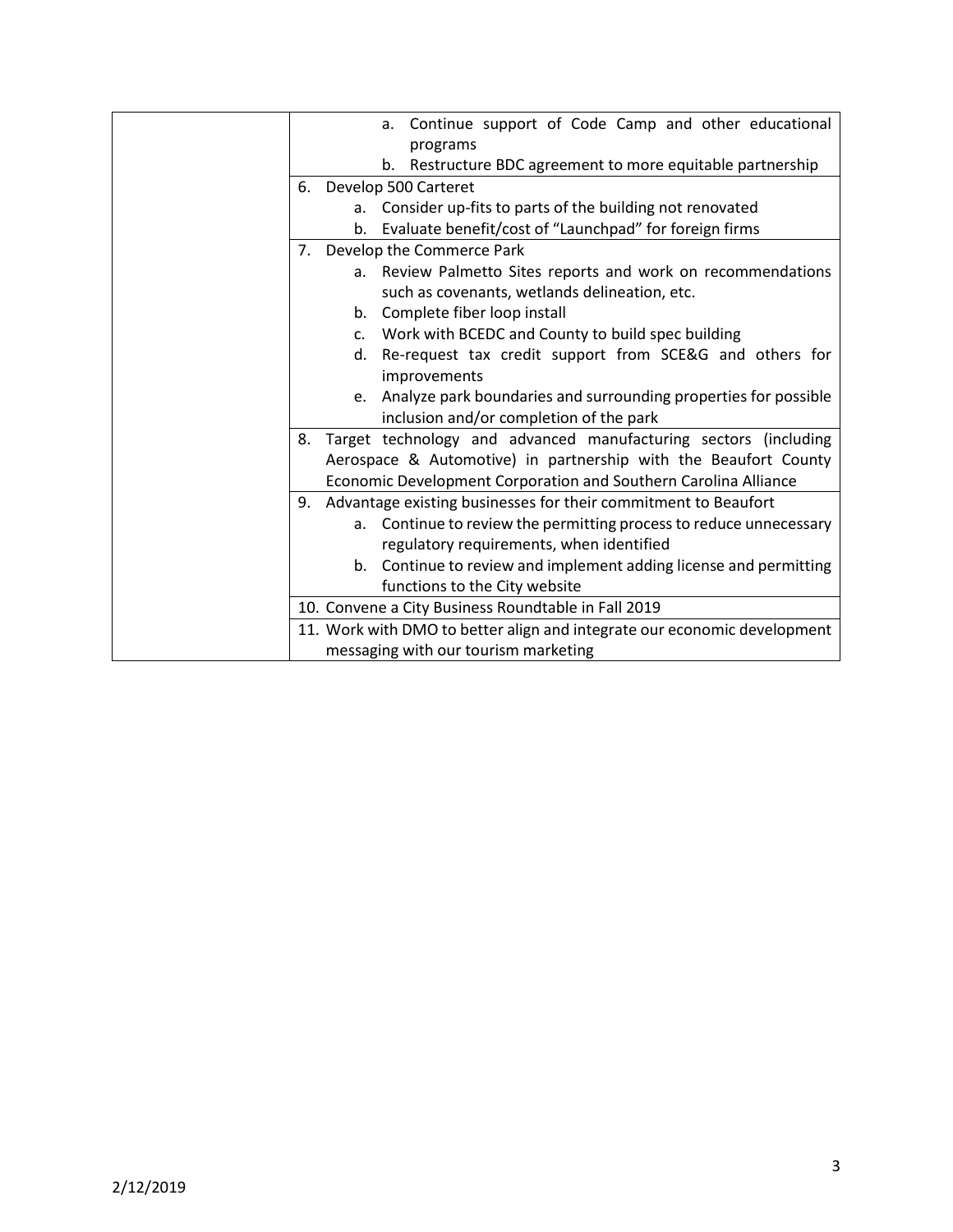**GOAL 2: Create a long-range plan and identify available revenue streams to address the City's infrastructure and development needs.**

| <b>Lead Party: Bill Prokop</b>             |                                                                                       |                                                                              |                     |  |
|--------------------------------------------|---------------------------------------------------------------------------------------|------------------------------------------------------------------------------|---------------------|--|
| Staff Assigned: Matt St. Clair, Kathy Todd |                                                                                       |                                                                              |                     |  |
| <b>RATIONALE:</b>                          |                                                                                       | <b>Measures of Success:</b>                                                  | <b>Target Date:</b> |  |
| The public and the                         | 1.                                                                                    | Conduct an analysis of all City infrastructure to                            | 12/31/20            |  |
| political leadership                       |                                                                                       | include lifecycle as it relates to major systems                             |                     |  |
| deserve to know what                       | 2.                                                                                    | Develop<br>priority<br>list that<br>identifies<br>$\mathsf{a}$               | 12/31/20            |  |
| is needed to practice                      |                                                                                       | requirements based on public input.                                          |                     |  |
| exemplary                                  | 3.                                                                                    | Develop a long-term phased maintenance &                                     | 6/30/20             |  |
| stewardship of City                        |                                                                                       | upgrade plan                                                                 |                     |  |
| resources. Detailed                        | 4.                                                                                    | Identify means and methods to reduce                                         | 6/30/20             |  |
| analysis must be                           |                                                                                       | expenditures while maximizing capability                                     |                     |  |
| conducted that                             | 5.                                                                                    | Develop storm water/rising sea level task                                    | 12/31/19            |  |
| informs budget                             |                                                                                       | force to develop long-term needs.                                            |                     |  |
| decisions regarding                        | 6.                                                                                    | Develop proposal of new revenue options                                      | 6/30/20             |  |
| the City infrastructure.                   | 7.                                                                                    | Refine financial forecasting model                                           | 6/30/20             |  |
| <b>Finally, the detailed</b>               | 8.                                                                                    | Establish 6 months' review schedule of key                                   | 12/31/19            |  |
| analysis will assist in                    |                                                                                       | data and update Council                                                      |                     |  |
| making decisions                           |                                                                                       |                                                                              |                     |  |
| regarding the needs                        | 1.                                                                                    | Identify and automate the vagaries of each City structure down to the        |                     |  |
| for improved storm                         |                                                                                       | most minute detail to fully understand each building's individual            |                     |  |
|                                            | water, flooding,<br>requirements, function and benefit while making logical and well- |                                                                              |                     |  |
| sidewalk, street, and                      |                                                                                       | reasoned recommendations to the City's leadership.                           |                     |  |
| facility improvement                       | 2.                                                                                    | Rigidly adhere to a priority list based on the potential for greatest impact |                     |  |
| plan and construction                      |                                                                                       | to the City and more specifically the greatest number of persons affected    |                     |  |
| needs for the short and                    |                                                                                       | by a specific action.                                                        |                     |  |
| long-term needs of the                     | Cause the maintenance and upgrade plan to undergo continuous<br>3.                    |                                                                              |                     |  |
| City.                                      |                                                                                       | evaluation to achieve the greatest benefit in terms of effectiveness and     |                     |  |
|                                            |                                                                                       | efficiency for the City.                                                     |                     |  |
|                                            | 4.                                                                                    | Continually look for ways to gain efficiency and effectiveness, maximizing   |                     |  |
|                                            |                                                                                       | occupancy/density, and reduce expenditures to guard against the              |                     |  |
|                                            | unnecessary allocation of resources that can best be deployed elsewhere               |                                                                              |                     |  |
|                                            |                                                                                       | for a greater effect or impact on the City.                                  |                     |  |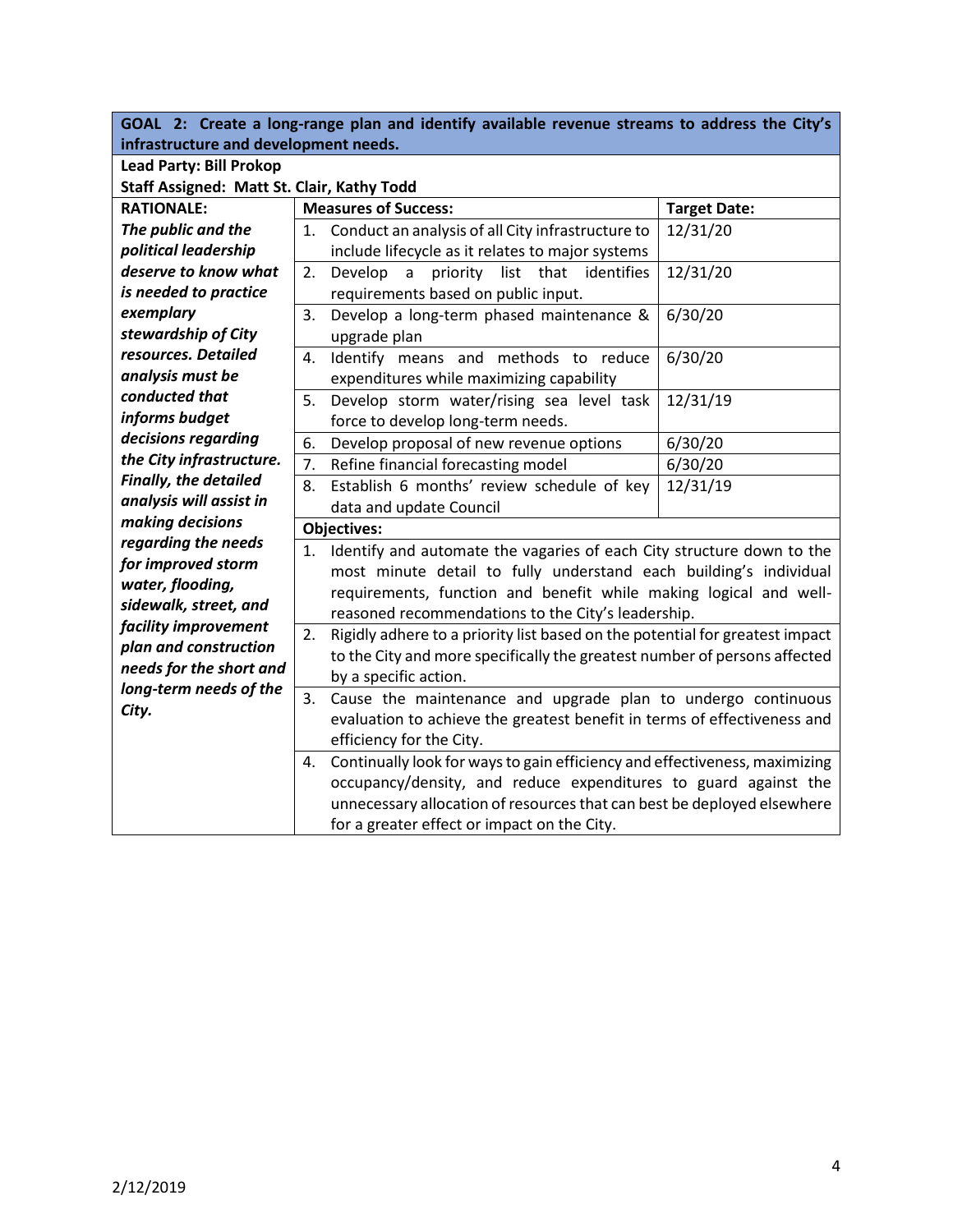**GOAL 3:** *Create and coordinate programs and opportunities for the development of housing that is affordable, for different segments of our populace, to be constructed in the City to provide the needed housing for our workforce.*

| <b>Lead Party: Phil Cromer</b>                  |                                                                                |  |  |  |
|-------------------------------------------------|--------------------------------------------------------------------------------|--|--|--|
| Staff Assigned: David Prichard, Deborah Johnson |                                                                                |  |  |  |
| <b>RATIONALE:</b>                               | <b>Measures of Success:</b><br><b>Target Date:</b>                             |  |  |  |
| By, 2027, if not                                | 12/31/19<br>Creation of a comprehensive plan, together<br>1.                   |  |  |  |
| sooner, the supply of                           | with other community groups and the County                                     |  |  |  |
| affordable housing is                           | that will be communicated to Council and                                       |  |  |  |
| expected to fall short                          | adopted for implementation.                                                    |  |  |  |
| for many income                                 | 12/31/20<br>Work with developers to achieve at least a<br>2.                   |  |  |  |
| groups but especially                           | 10% reduction in the affordable housing                                        |  |  |  |
| for relatively lower-                           | needs via new construction.                                                    |  |  |  |
| income renters and                              |                                                                                |  |  |  |
| higher-income                                   | 12/31/19<br>Review City ordinances and<br>3.<br>permitting                     |  |  |  |
| homebuyers, even                                | requirements to ensure affordable housing                                      |  |  |  |
| taking into account                             | needs can be met.                                                              |  |  |  |
| new units in the                                | 6/30/20<br>Develop a list of site locations where<br>4.                        |  |  |  |
| development pipeline.                           | affordable housing could be located.                                           |  |  |  |
| The recent study on                             | 6/30/20<br>5.<br>Explore financing alternatives, incentives that               |  |  |  |
| housing completed by                            | could be utilized in addressing the housing                                    |  |  |  |
| the County shows the                            | shortage.                                                                      |  |  |  |
| need very clearly. If we                        |                                                                                |  |  |  |
| are going to be                                 | <b>Objectives:</b>                                                             |  |  |  |
| successful with our                             | Establish a task force of interested stakeholders to develop an action<br>1.   |  |  |  |
| economic development                            | plan to address the short and long-term issues of affordable housing.          |  |  |  |
| plans affordable                                | Develop a list of all code, zoning, and ordinance issues that must be          |  |  |  |
| housing must be made                            | 2.<br>reviewed to streamline the process and regulations of building           |  |  |  |
| available. There is a                           | affordable housing.                                                            |  |  |  |
| need now, and by 2027                           | Coordinate with the County and the Housing Authority on programs that<br>3.    |  |  |  |
| the need is expected to                         | could be of common interest.                                                   |  |  |  |
| peak.                                           | Meet with builders and developers to obtain a clear understanding of the<br>4. |  |  |  |
|                                                 | key cost issues that affect building affordable housing                        |  |  |  |
|                                                 | Coordinate efforts with the Beaufort County School District to explore<br>5.   |  |  |  |
|                                                 | developing teacher housing in the City                                         |  |  |  |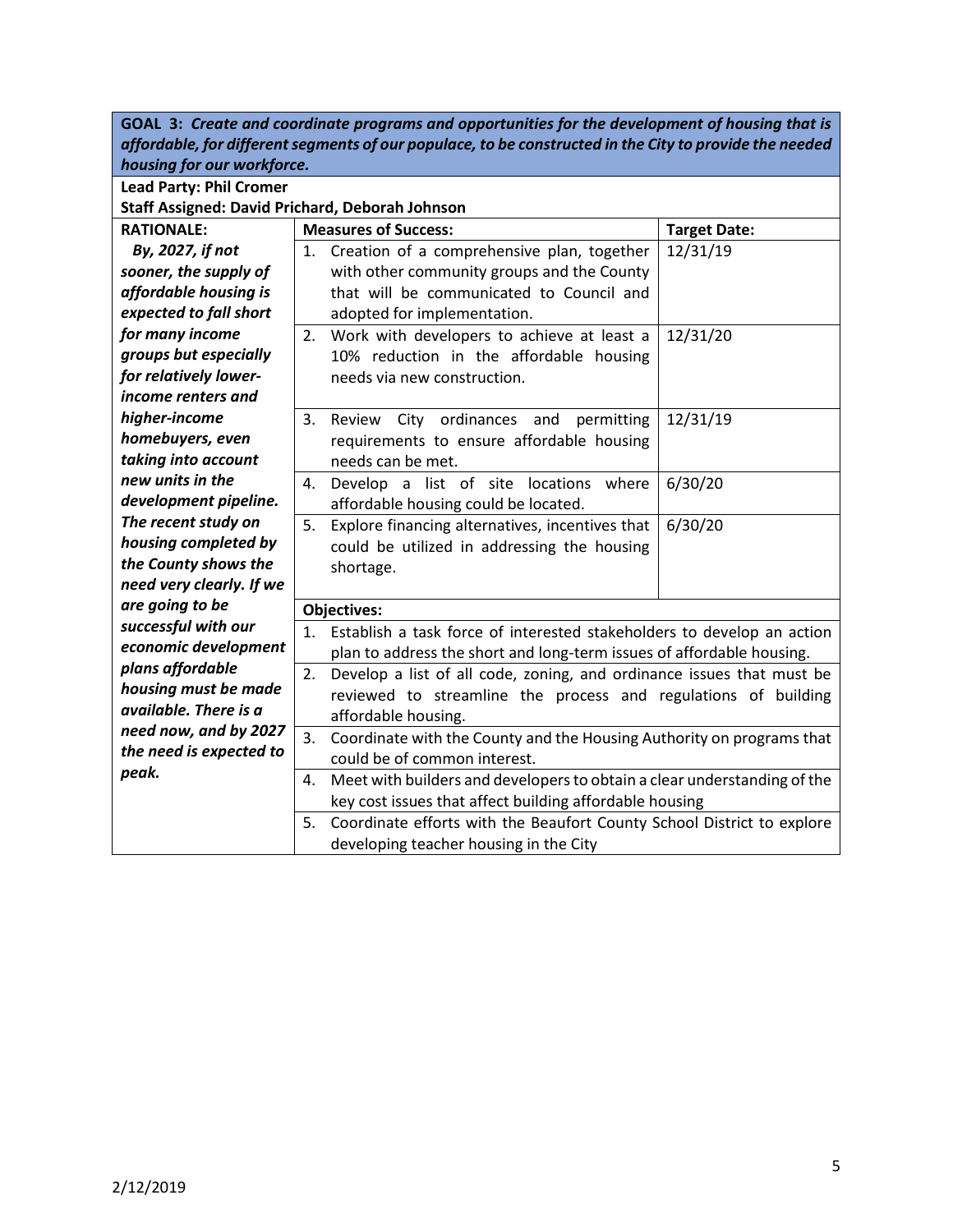**GOAL 4: Through tourism and an active, vibrant downtown, attract those who wish to relocate their offices and businesses here to live, work, and play by capitalizing on that which gives Beaufort unmatched quality of life opportunities.** 

| <b>Lead Parties: Nan Brown Sutton</b> |  |
|---------------------------------------|--|
|---------------------------------------|--|

**Staff Assigned: Linda Roper, David Prichard, Rhonda Carey, Kathy Todd**

| <b>RATIONALE:</b>              |
|--------------------------------|
| <b>The City of Beaufort is</b> |
| one of South Carolina's        |
| most historic and iconic       |
| cities, with a vibrant         |
| Lowcountry character,          |
| well-preserved historic        |
| buildings, and a natural       |
| beauty and lifestyle           |
| that attracts visitors         |
| and inspires devotion in       |
| residents. The City has        |
| worked to maintain the         |
| vibrancy and economic          |
| viability of the               |
| <b>Downtown Commercial</b>     |
| Core and our historic          |
| sites. Our Downtown, a         |
| strong anchor for the          |
| community and a prime          |
| destination for visitors,      |
| requires ongoing               |
| attention to ensure            |
| sustainability.                |
| <b>The Waterfront Park is</b>  |
| broadly enjoyed by our         |
| pridonte que deux august       |

*residents and our gu as they take in the beauty of Beaufort*  **River. The playgroun** *frequented by childre*  $as$  *their parents<sup>'</sup> wat nearby. We consider Marina and the*  **Waterfront Park to b** *jewels, which must b polished from time to time. Now is such a time.* 

|    | <b>Measures of Success:</b>                                                                                                                                                                                                                                                                                                                                                                                                                                                                                                                                                                                                                                                        | <b>Target Date:</b> |  |  |  |
|----|------------------------------------------------------------------------------------------------------------------------------------------------------------------------------------------------------------------------------------------------------------------------------------------------------------------------------------------------------------------------------------------------------------------------------------------------------------------------------------------------------------------------------------------------------------------------------------------------------------------------------------------------------------------------------------|---------------------|--|--|--|
| 1. | Three (3) vacant or underutilized properties<br>in downtown are redeveloped.                                                                                                                                                                                                                                                                                                                                                                                                                                                                                                                                                                                                       | 6/30/20             |  |  |  |
| 2. | Assessment of business license trend data on<br>new or closed businesses as well as locations.                                                                                                                                                                                                                                                                                                                                                                                                                                                                                                                                                                                     | 6/30/20             |  |  |  |
| 3. | Comprehensive long-range plan for the<br>Waterfront Park & marina created.                                                                                                                                                                                                                                                                                                                                                                                                                                                                                                                                                                                                         | 12/30/21            |  |  |  |
| 4. | Infrastructure plan for the Waterfront Park                                                                                                                                                                                                                                                                                                                                                                                                                                                                                                                                                                                                                                        | 12/31/19            |  |  |  |
| 5. | Playground masterplan created, approved.                                                                                                                                                                                                                                                                                                                                                                                                                                                                                                                                                                                                                                           | 12/31/19            |  |  |  |
| 6. | Create and disseminate community calendar<br>of events.                                                                                                                                                                                                                                                                                                                                                                                                                                                                                                                                                                                                                            | 12/31/19            |  |  |  |
| 7. | Explore creation of façade improvement<br>program for retail establishments.                                                                                                                                                                                                                                                                                                                                                                                                                                                                                                                                                                                                       | 6/30/20             |  |  |  |
| 8. | Explore incentives for increasing a more<br>diverse retail base.                                                                                                                                                                                                                                                                                                                                                                                                                                                                                                                                                                                                                   | 12/31/20            |  |  |  |
| 9. | Manage physical side of tourism (e.g.,<br>parking, shuttle service, ferry service)                                                                                                                                                                                                                                                                                                                                                                                                                                                                                                                                                                                                 | On going            |  |  |  |
|    | <b>Objectives:</b>                                                                                                                                                                                                                                                                                                                                                                                                                                                                                                                                                                                                                                                                 |                     |  |  |  |
|    | Collaborate with, and advocate for, effective partner organizations with<br>1.<br>missions that foster a vibrant and active downtown, and complement other<br>redevelopment economic growth initiatives<br>Annually convene a meeting or meetings with representatives from the<br>а.<br>Beaufort Regional Chamber of Commerce, Downtown Merchants<br>Association, TBD Downtown Management organization/department,<br>Restaurant & Lodging Association, Cultural District Advisory Board and<br>National Park Service Reconstruction Era National Park to collaborate<br>on their goals and those of the City. (marketing, ambassadors,<br>enhancements/incentives, business mix) |                     |  |  |  |
| 2. | Maintain a Downtown Property & Business Inventory, regularly updating the<br>status of properties and working with property owners and/or businesses to<br>encourage development of unutilized or under-utilized properties for<br>residential or commercial use.<br>Merge & expand the existing inventories to cover all of City; distribute<br>quarterly<br>Meet with owners of vacant or underutilized properties in downtown<br>b.<br>to explore development opportunities including type of use, financing,<br>incentives, and other resources                                                                                                                                |                     |  |  |  |
|    | Assess the health and stability of the business climate through annual<br>c.<br>evaluation of multi-year business license data, segregated by                                                                                                                                                                                                                                                                                                                                                                                                                                                                                                                                      |                     |  |  |  |

geographic boundaries of the downtown core, the downtown as a

whole, the City as a whole.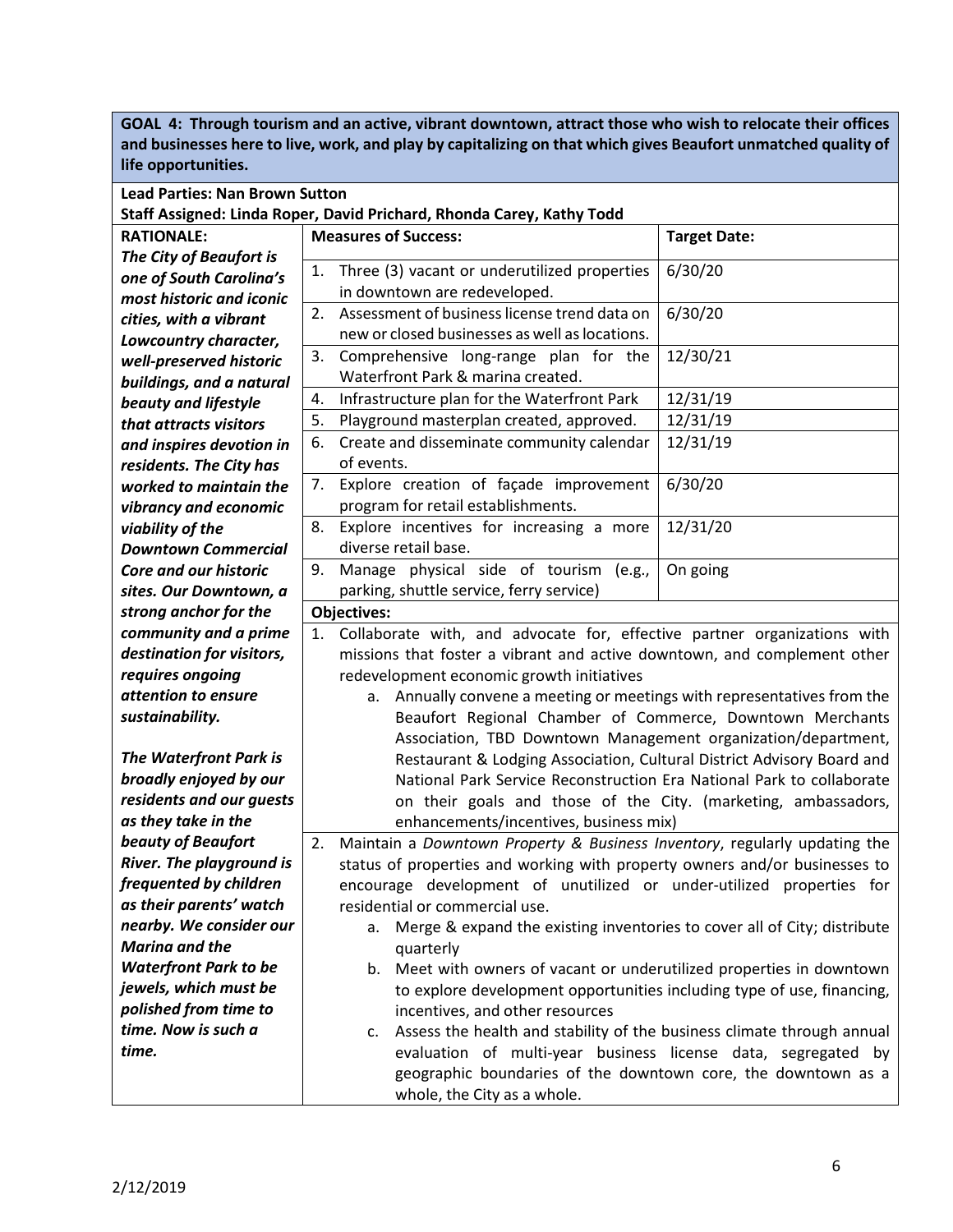| 3. | Annually evaluate multi-year data on collection, distribution<br>and<br>policies/ordinances on Parking Fees, Accommodations Tax Fees and Hospitality<br>Tax Fees to determine how available funds can best be leveraged for Downtown<br>initiatives |
|----|-----------------------------------------------------------------------------------------------------------------------------------------------------------------------------------------------------------------------------------------------------|
|    | 4. Champion and encourage aligned evening hours or other marketing ideas<br>through incentive program.                                                                                                                                              |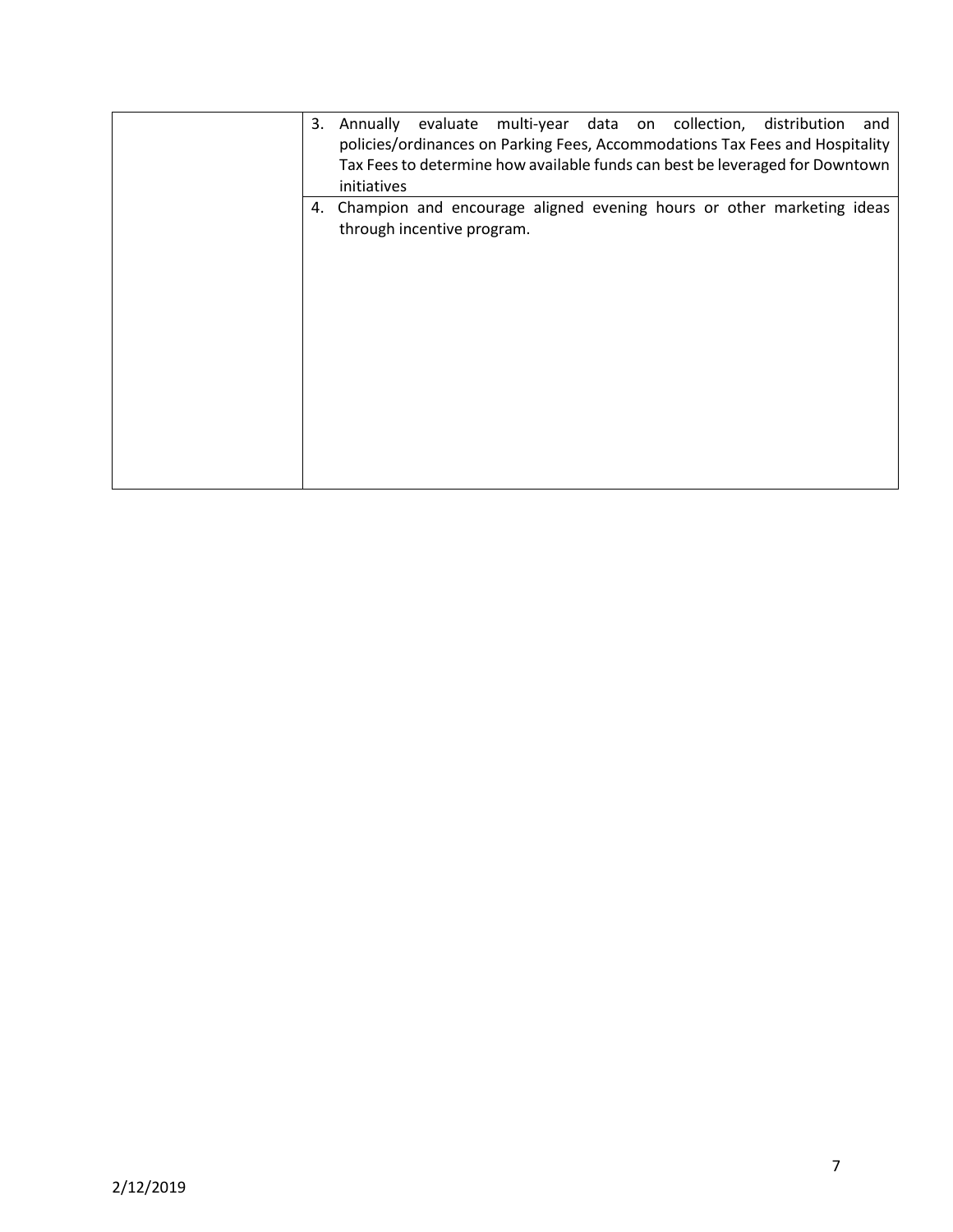| GOAL 5: initiate a plan to accommodate balanced growth through infill and community development i<br>within targeted areas of the City. |                                                                                                                                                            |                                                                              |  |  |
|-----------------------------------------------------------------------------------------------------------------------------------------|------------------------------------------------------------------------------------------------------------------------------------------------------------|------------------------------------------------------------------------------|--|--|
| Lead Parties: Mike McFee,                                                                                                               |                                                                                                                                                            |                                                                              |  |  |
|                                                                                                                                         | Staff Assigned: David Prichard, Linda Roper, Ken Meola                                                                                                     |                                                                              |  |  |
| <b>RATIONALE:</b>                                                                                                                       | <b>Measures of Success:</b>                                                                                                                                | <b>Target Date:</b>                                                          |  |  |
| We welcome                                                                                                                              | Target areas for redevelopment throughout<br>1.                                                                                                            | 12/31/2019                                                                   |  |  |
| opportunities to                                                                                                                        | the city to be identified and analyzed for                                                                                                                 |                                                                              |  |  |
| expand our population                                                                                                                   | quantifiable redevelopment goals.                                                                                                                          |                                                                              |  |  |
| and to expand the                                                                                                                       | City-wide redevelopment incentives revised<br>2.                                                                                                           | 6/30/2019                                                                    |  |  |
| revenue streams that                                                                                                                    | and disseminated by 6/30/19 and assessed                                                                                                                   |                                                                              |  |  |
| accompany new                                                                                                                           | annually for use/effectiveness.                                                                                                                            |                                                                              |  |  |
| development.                                                                                                                            | 3.<br>Value of added buildings to tax base                                                                                                                 | 6/30/2020                                                                    |  |  |
| <b>Expansion within</b>                                                                                                                 | summarized annually, showing increase in                                                                                                                   |                                                                              |  |  |
| relatively fixed borders                                                                                                                | new tax revenues year-to-year.                                                                                                                             |                                                                              |  |  |
| calls on us to look                                                                                                                     | 25 new houses or buildings constructed or<br>4.                                                                                                            | 6/30/3021                                                                    |  |  |
| inward for                                                                                                                              | under-construction in the Street-by-Street                                                                                                                 |                                                                              |  |  |
| opportunities. Through                                                                                                                  | project areas (Carteret to Ribaut/Duke to                                                                                                                  |                                                                              |  |  |
| thoughtful infill we can                                                                                                                | Boundary; not including properties facing                                                                                                                  |                                                                              |  |  |
| stabilize, enhance, and                                                                                                                 | Boundary Street) by close-out of the 5-year                                                                                                                |                                                                              |  |  |
| promote preservation                                                                                                                    | project. The full Street-by-Street timeframe is                                                                                                            |                                                                              |  |  |
| in select                                                                                                                               | 7/1/16 to 6/30/21.                                                                                                                                         |                                                                              |  |  |
| neighborhoods.                                                                                                                          | <b>Objectives:</b>                                                                                                                                         |                                                                              |  |  |
| <b>Increasing occupation</b>                                                                                                            | 1.<br>Complete and close out the Street-by-Street: Greene Street project.                                                                                  |                                                                              |  |  |
| of once struggling                                                                                                                      | 2.                                                                                                                                                         | Start the Street-by-Street: Congress/Baggett Street (1/1/2020); close out by |  |  |
| properties creates                                                                                                                      | 6/30/2021 (same analysis, walkabout, incentives, letters to property                                                                                       |                                                                              |  |  |
| broad, deep                                                                                                                             | owners)                                                                                                                                                    |                                                                              |  |  |
| communities of                                                                                                                          | 3.                                                                                                                                                         | Utilize Civic Master Plan, 2019 Comprehensive Plan and existing              |  |  |
| individuals who value                                                                                                                   | Redevelopment District documents to create a list of new and revised                                                                                       |                                                                              |  |  |
| the beauty of                                                                                                                           | redevelopment target areas within the city.                                                                                                                |                                                                              |  |  |
| Beaufort. We put a                                                                                                                      | Revise the City-wide Redevelopment Initiatives program to match the city's<br>4.                                                                           |                                                                              |  |  |
| street-by-street plan in                                                                                                                | priorities and needs in the redevelopment target areas.                                                                                                    |                                                                              |  |  |
| an overall 5-year                                                                                                                       | Analyze the property tax implications of all new construction in the city on<br>5.<br>an annual basis, cumulative and broken out by targeted redevelopment |                                                                              |  |  |
| project context.                                                                                                                        | areas, including analysis of factors such as the Bailey Bill and other tax                                                                                 |                                                                              |  |  |
|                                                                                                                                         | abatement programs for redevelopment properties.                                                                                                           |                                                                              |  |  |
|                                                                                                                                         | Expand scope of the task force to include broader community<br>6.                                                                                          |                                                                              |  |  |
|                                                                                                                                         | development goals.                                                                                                                                         |                                                                              |  |  |
|                                                                                                                                         | Use on-line survey to discover causes for residential leakage and what<br>7.                                                                               |                                                                              |  |  |
|                                                                                                                                         | amenities the broader community would prioritize. Develop targeted                                                                                         |                                                                              |  |  |
|                                                                                                                                         | outreach and incentives to attract investment toward the goal.                                                                                             |                                                                              |  |  |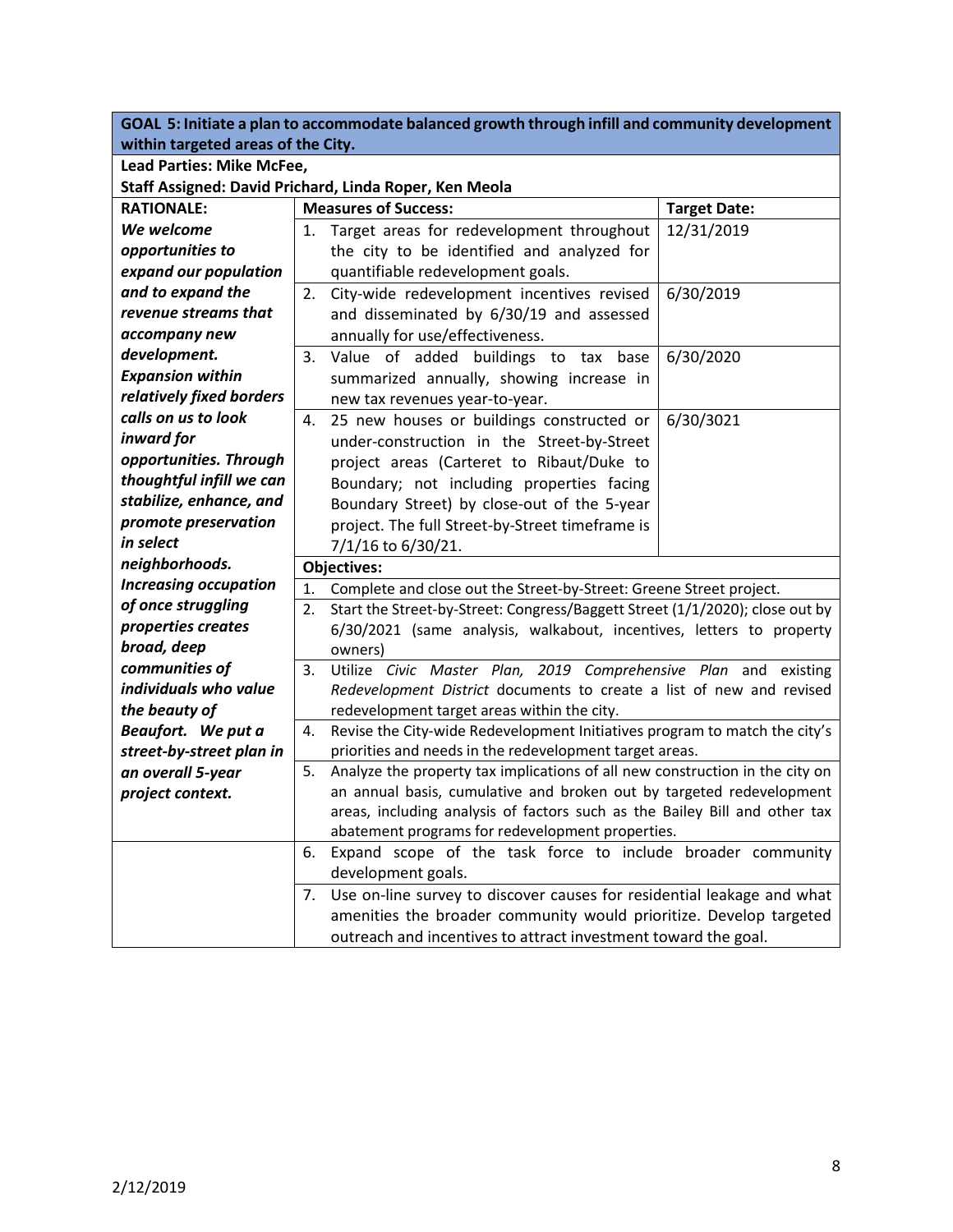**GOAL 6: Create and coordinate an Environmental Sustainability Task Force to address and mitigate the effects of storm water, flooding, rising sea levels and other natural disasters.**

| <b>Lead Parties: Mayor Keyserling</b>      |                                                                                         |                     |  |
|--------------------------------------------|-----------------------------------------------------------------------------------------|---------------------|--|
| Staff Assigned: Matt St. Clair, Neil Desai |                                                                                         |                     |  |
| <b>RATIONALE:</b>                          | <b>Measures of Success:</b>                                                             | <b>Target Date:</b> |  |
|                                            | Completion of Mossy Oaks storm water<br>1.<br>projects                                  | 6/30/20             |  |
|                                            | 2. Establish a task force to analyze the projected                                      | 6/30/19             |  |
|                                            | effects of flooding, rising sea levels on the<br>economy and well- being of the City    |                     |  |
|                                            | Objectives:                                                                             |                     |  |
|                                            | 1. Foster a collaborative partnership between the City, the City of                     |                     |  |
|                                            | Charleston, the College of Charleston, and other internal and external<br>stakeholders. |                     |  |
|                                            | Evaluate mechanisms and recommend adoption of guidelines to City<br>2.                  |                     |  |
|                                            | Council to ensure that "Resiliency" remains a high priority of the City.                |                     |  |
|                                            | Create a 5-year masterplan of infrastructure needs and projects.<br>3.                  |                     |  |
|                                            | Create and promote an advocacy platform for working with the state &<br>4.              |                     |  |
|                                            | county on tools to develop regional plans.                                              |                     |  |